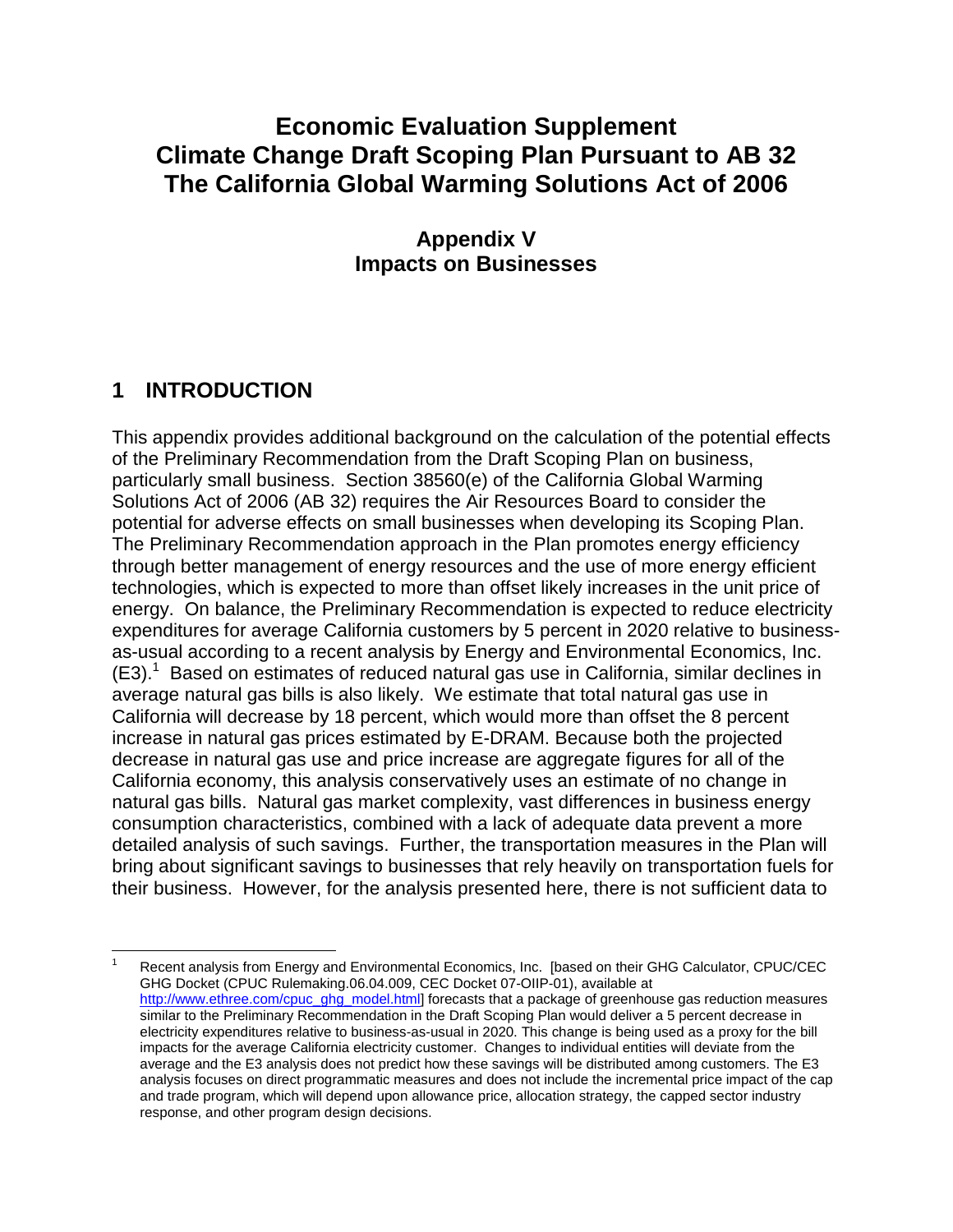represent the benefits to business due to reduced consumption of transportation fuels resulting from measures in the Plan.

 The analysis presented in this section provides a financial assessment of the impacts of the Preliminary Recommendation on California businesses. The assessment resulted in the following findings.

- • Businesses in general are expected to experience no significant change in total energy costs.
- • Small businesses in almost every industry spend a greater percentage of revenue on energy than large businesses.
- • As a result of implementing the Preliminary Recommendation approach California business ranking in terms of electricity expenditures per dollar of sales changes from  $7<sup>th</sup>$  highest to the 19<sup>th</sup> highest in the nation, considerably improving California business competitive position vis-à-vis out-of-state businesses.
- • Large businesses are likely to be more responsive to the changes required by the Draft Scoping Plan than small businesses because of their greater ability to invest in energy efficient technologies to achieve energy savings, thus underscoring the need to explore options for assisting small business during the implementation of the plan.

# **2 DATASETS**

 Under a contract to ARB, Dun and Bradstreet (D&B) created a statistical data model that estimates the portion of revenue that businesses spend on electricity and natural gas bills. The model is based on all of D&B marketing files of approximately 17 million businesses nationwide including over 2.1 million from California. The annual spending on electricity was calculated for affected businesses as follows:

- • D&B collected monthly electrical bills data for approximately 628,000 businesses from 18 electrical utility providers nationwide, including two California utilities from April 2007 to March 2008.
- • Annual spending on electricity was calculated for these businesses by summing up monthly bills.
- • Of the 628,000 businesses nationwide for which D&B collected electricity bill data, D&B had revenue data for 210,000 businesses.
- • Revenue data were available for a greater number of large businesses in the sample. Thus, the sample distribution was adjusted to represent the true universe distribution of the D&B database of 17 million businesses.
- • Analysis of the data was provided based on a number of characteristics such SIC (Standard Industrial Classification) Code, business size.

 The D&B data on natural gas spending were not as extensive as its data on electricity spending. However, D&B provided data on natural gas spending for several industries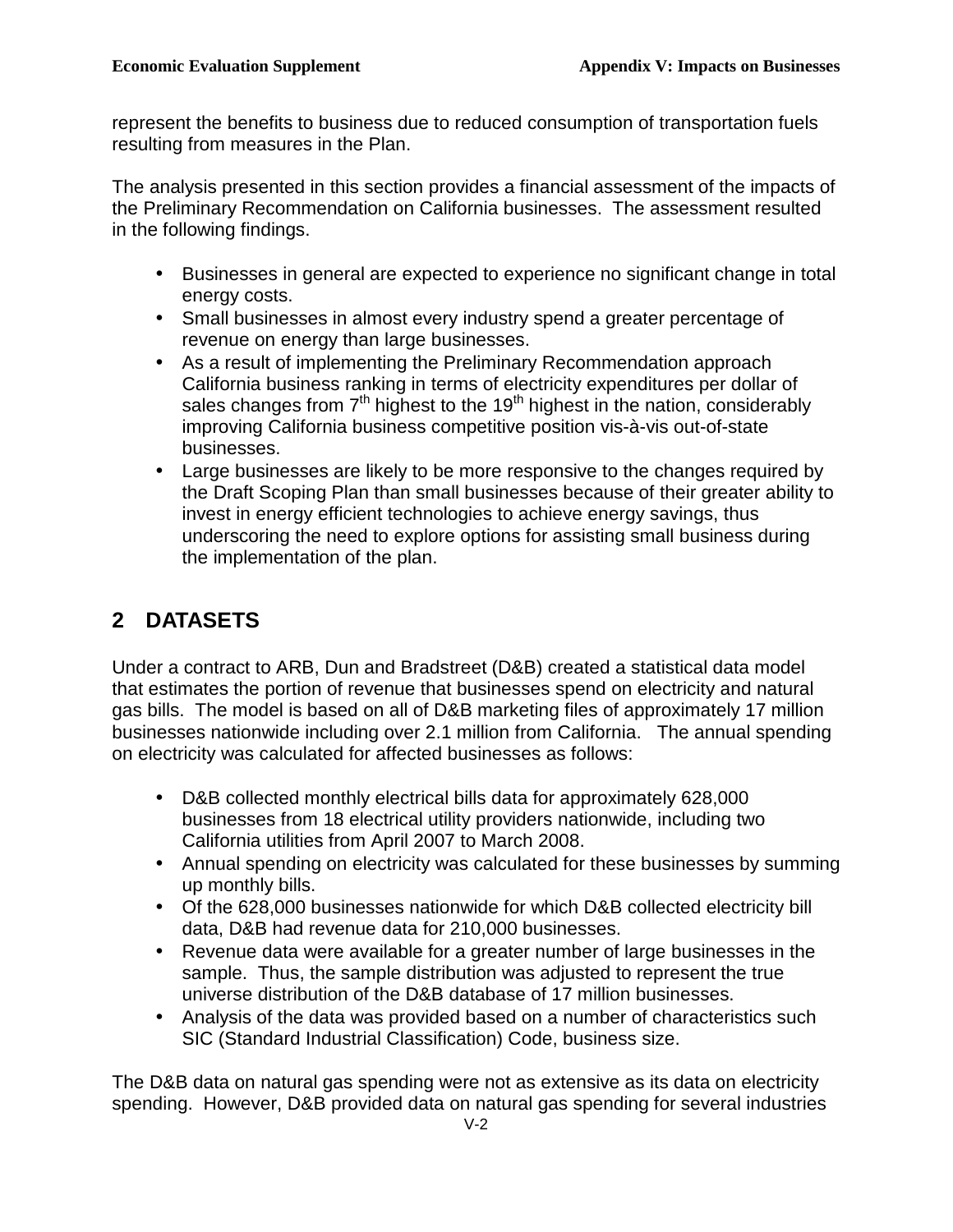at the national level. These data, along with electricity spending data, were used to form a complete picture of the impact that energy price changes may have on small business due to implementation of the Preliminary Recommendation in the Plan.

# **3 METHODOLOGY**

 The Draft Scoping Plan measures are expected to change the energy costs for most businesses in California. The change in energy spending by California businesses may alter their profitability, thus the need for the analysis. Since profitability data were not available for businesses in the D&B database, the change in energy spending as a percentage of revenue was used as a proxy for the change in business before-tax profitability, though this method does not account for changes in economic output from implementing the Preliminary Recommendation. Estimating the change in energy spending by businesses provides a snapshot analysis of the likely impact that energy costs may have on businesses in California.

The calculations were based on the following assumptions:

- $(1)$  gas spending as a percentage of revenue; D&B national data were used to calculate business electricity and natural
- $(2)$  customers is expected to decline by about 5 percent relative to business- as-usual which was assumed to represent California businesses; Based on expert opinions, the average electricity bill for all California
- $(3)$  conservative assumption balancing the projected 18 percent decrease in natural gas consumption in California with E-DRAM's projected natural gas price increase of 7.8 percent; Expenditures for natural gas are assumed to remain the same as a
- $(4)$  nationwide. Spending on natural gas for a typical California firm in each industry is expected to be similar to a typical national firm in that industry. Data on natural gas spending were only available for industries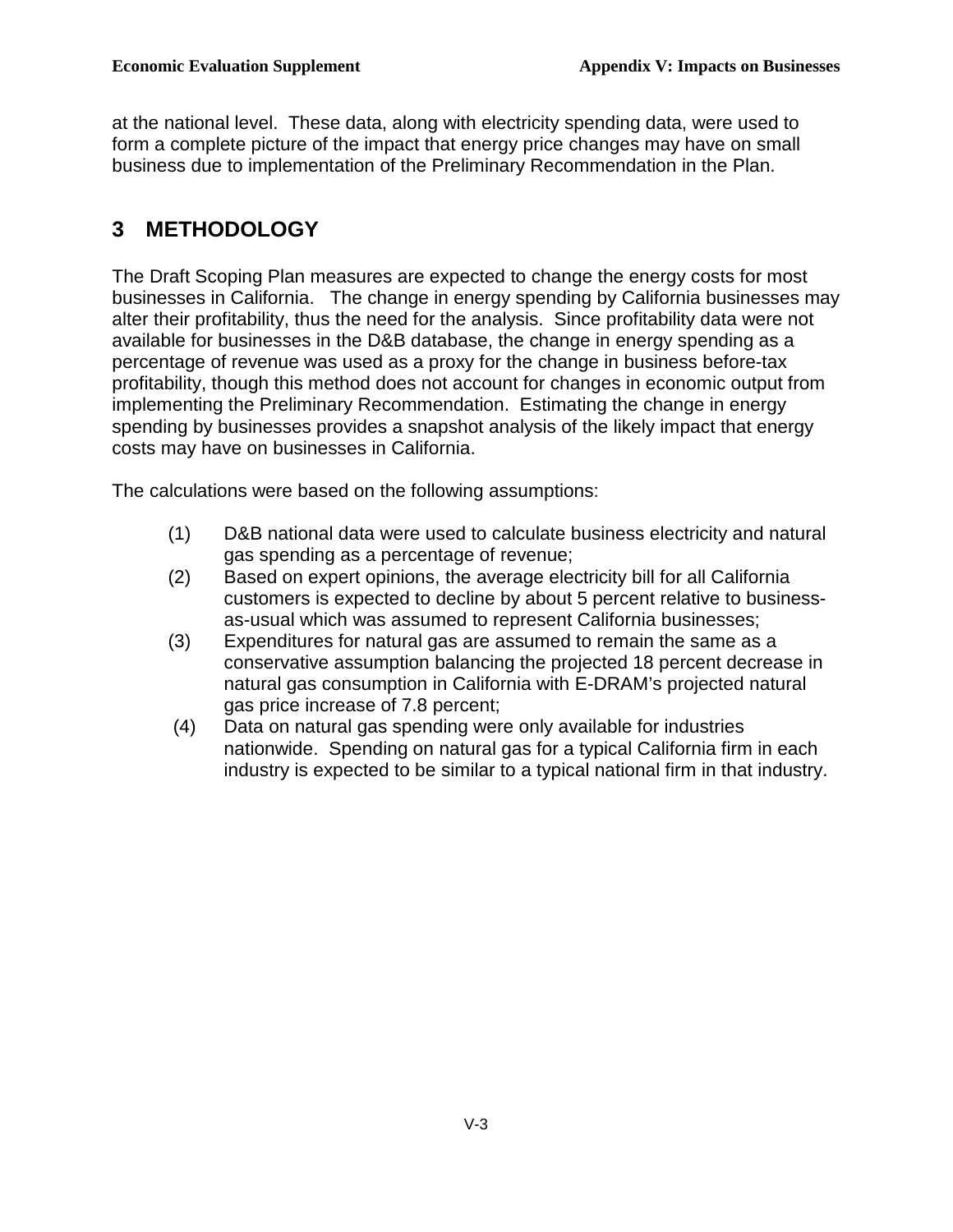### **4 BUSINESS COMPETITIVENESS**

 California ranked 7th in the nation based on the percentage of revenue a business, on the average, spends on the electricity (Table V-1). California businesses are currently spending less than 3 percent of their revenues on electricity. As stated above, the average electricity bill for businesses is expected to decline by 5 percent in 2020 as a result of the Draft Scoping Plan relative to business-as-usual. A 5 percent decline in the electricity spending for business would favorably push back California's ranking from  $7<sup>th</sup>$ highest to 19<sup>th</sup> highest in the nation, considerably improving California's competitive position compared to other states.

| <b>State</b>      | <b>Business</b> | <b>Before Regulation</b> |                | <b>After Regulation</b> |                |
|-------------------|-----------------|--------------------------|----------------|-------------------------|----------------|
|                   | No.             | %Spending                | Ranking        | %Spending               | Ranking        |
| Georgia           | 595,952         | 3.26                     |                | 3.26                    |                |
| Louisiana         | 226,355         | 3.26                     | $\overline{2}$ | 3.26                    | $\overline{2}$ |
| Arizona           | 300,690         | 3.24                     | 3              | 3.24                    | 3              |
| Wisconsin         | 289,720         | 3.10                     | $\overline{4}$ | 3.10                    | 4              |
| Alaska            | 39,518          | 3.05                     | 5              | 3.05                    | 5              |
| Montana           | 307,026         | 3.00                     | 6              | 3.00                    | 6              |
| <b>California</b> | 2,152,141       | 2.94                     | 7              | 2.79                    | 19             |
| Maine             | 73,452          | 2.90                     | 8              | 2.90                    | $\overline{7}$ |
| West Virginia     | 70,068          | 2.90                     | 9              | 2.90                    | 8              |
| Washington        | 47,506          | 2.90                     | 10             | 2.90                    | 9              |
| DC                |                 |                          |                |                         |                |
| Wyoming           | 38,782          | 2.90                     | 11             | 2.90                    | 10             |
| Vermont           | 43,492          | 2.89                     | 12             | 2.89                    | 11             |
| South Dakota      | 53,703          | 2.88                     | 13             | 2.88                    | 12             |
| Indiana           | 104,859         | 2.87                     | 14             | 2.87                    | 13             |
| New Mexico        | 96,922          | 2.86                     | 15             | 2.86                    | 14             |
| Montana           | 71,842          | 2.84                     | 16             | 2.84                    | 15             |
| Delaware          | 45,393          | 2.84                     | 17             | 2.84                    | 16             |
| Hawaii            | 61,410          | 2.83                     | 18             | 2.83                    | 17             |
| North Dakota      | 44,066          | 2.81                     | 19             | 2.81                    | 18             |
| Arkansas          | 142,205         | 2.79                     | 20             | 2.79                    | 20             |

#### **Table V-1. Spending on Electricity as a Percentage of Revenue by State**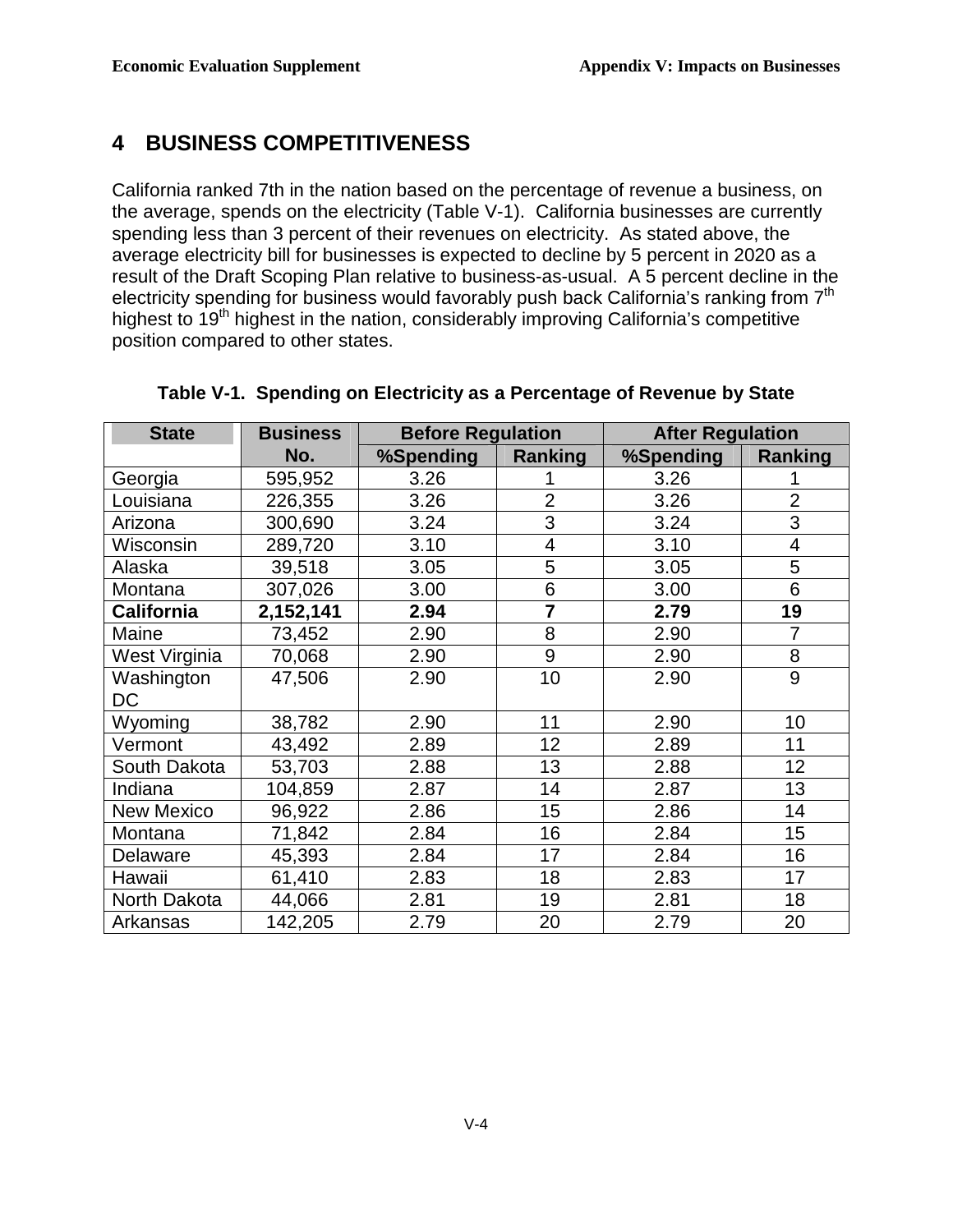Table V-2 displays the percentage of the revenues spent on electricity for the top 20 California industries compared to the same industries nationwide. For most industries, California businesses spend slightly more on electricity than similar businesses nationwide. However, the majority of the listed business categories are those that serve local markets such as trailer parks and camps, hotels, barbershops, coin-operated laundries, etc. Out-of-state businesses cannot serve these local markets. As a result, California businesses are unlikely to experience a competitive pressure from out-of- state businesses to lower the prices of their products; therefore, they experience increased profitability if their electricity costs decline.

| <b>SIC</b> | <b>Industry Description</b>                              | CA Average % | <b>US Average %</b> |
|------------|----------------------------------------------------------|--------------|---------------------|
| 8641       | <b>Civic and Social Associations</b>                     | 8.6          | 7.6                 |
| 7032       | Sporting and Recreational Camps                          | 8.2          | 7.7                 |
| 7033       | <b>Trailer Parks and Campsites</b>                       | 8.2          | 8.2                 |
| 7021       | Rooming and Boarding Houses                              | 7.4          | 6.8                 |
| 7219       | Laundry and Garment Services,<br><b>NEC</b>              | 6.9          | 6.5                 |
| 7041       | Membership-basis Organization<br><b>Hotels</b>           | 6.9          | 6.4                 |
| 7241       | <b>Baber Shops</b>                                       | 6.9          | 6.3                 |
| 5461       | <b>Retail Bakeries</b>                                   | 6.9          | 6.1                 |
| 8231       | Libraries                                                | 6.8          | 5.8                 |
| 6719       | <b>Holding Companies, NEC</b>                            | 6.6          | 6.1                 |
| 5813       | <b>Drinking Places</b>                                   | 6.4          | 6.0                 |
| 7011       | <b>Hotels and Motels</b>                                 | 6.4          | 6.1                 |
| 7215       | Coin-operated Laundries and<br>Cleaning                  | 6.2          | 5.5                 |
| 7231       | <b>Beauty Shops</b>                                      | 6.2          | 5.8                 |
| 7217       | <b>Carpet and Upholstery Cleaning</b>                    | 6.1          | 5.5                 |
| 5441       | Candy, Nut, and Confectionery<br><b>Stores</b>           | 6.0          | 5.5                 |
| 4941       | <b>Water Supply</b>                                      | 6.0          | 5.8                 |
| 0259       | Poultry and Egg, NEC                                     | 5.9          | 6.4                 |
| 8351       | <b>Child Day Care Services</b>                           | 5.9          | 5.4                 |
| 8361       | <b>Residential Care</b><br>$\mathbf{r}$ and $\mathbf{r}$ | 5.8          | 5.2                 |

#### **Table V-2. List of 20 Industries with Highest Percentage of Revenue Spending on Electricity**

Note: NEC: Not elsewhere classified.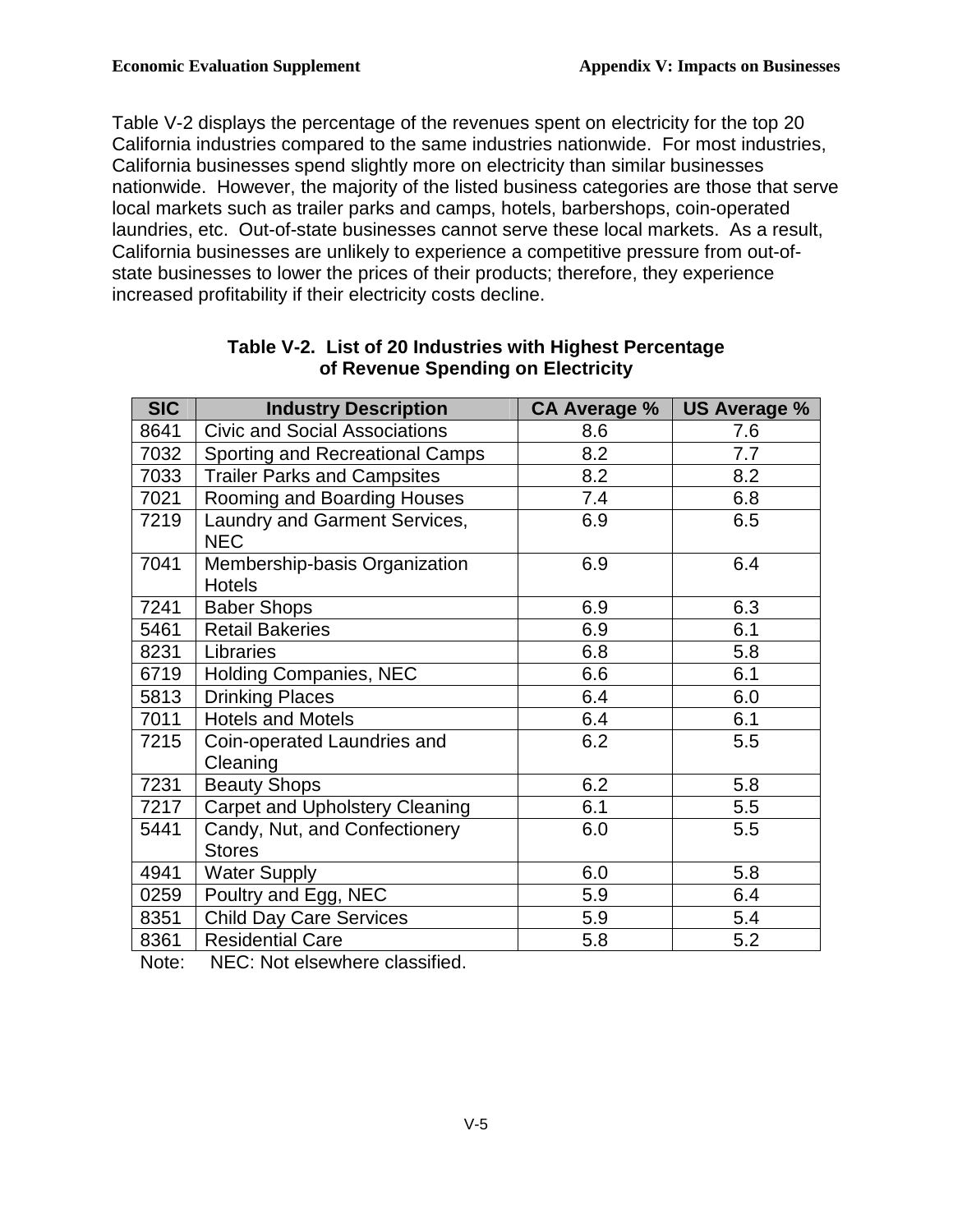Table V-3 provides cumulative spending on both electricity and natural gas for the listed industries. As shown, total electricity and natural gas expenditures as a percentage of revenue for the twenty highest affected industries in California varies from a high of 22.2 percent to a low of 7.8 percent.

| <b>SIC</b> | <b>Industry Description</b>                    | %Spending          | %Spending          | %Spending    |
|------------|------------------------------------------------|--------------------|--------------------|--------------|
|            |                                                | on                 | on                 | <b>Total</b> |
|            |                                                | <b>Electricity</b> | <b>Natural Gas</b> |              |
| 7215       | Coin-operated Laundries and<br>Cleaning        | 6.2                | 16.0               | 22.2         |
| 7219       | Laundry and Garment Services,<br><b>NEC</b>    | 6.9                | 8.4                | 15.3         |
| 8641       | <b>Civic and Social Associations</b>           | 8.6                | 5.8                | 14.4         |
| 7021       | Rooming and Boarding Houses                    | 7.4                | 6.9                | 14.3         |
| 7041       | Membership-basis Organization<br><b>Hotels</b> | 6.9                | 6.8                | 13.7         |
| 7033       | <b>Trailer Parks and Campsites</b>             | 8.2                | 5.1                | 13.3         |
| 7241       | <b>Baber Shops</b>                             | 6.9                | 5.0                | 11.9         |
| 6719       | <b>Holding Companies, NEC</b>                  | 6.6                | 5.2                | 11.8         |
| 7011       | <b>Hotels and Motels</b>                       | 6.4                | 4.9                | 11.3         |
| 7032       | Sporting and Recreational<br>Camps             | 8.2                | 2.8                | 11.0         |
| 8351       | <b>Child Day Care Services</b>                 | 5.9                | 4.4                | 10.3         |
| 5461       | <b>Retail Bakeries</b>                         | 6.9                | 3.2                | 10.1         |
| 8231       | Libraries                                      | 6.8                | 3.3                | 10.1         |
| 5813       | <b>Drinking Places</b>                         | 6.4                | 3.6                | 10.0         |
| 7231       | <b>Beauty Shops</b>                            | 6.2                | 3.7                | 9.9          |
| 7217       | <b>Carpet and Upholstery Cleaning</b>          | 6.1                | 1.9                | 8.9          |
| 8361       | <b>Residential Care</b>                        | 5.8                | 3.1                | 8.9          |
| 4941       | <b>Water Supply</b>                            | 6.0                | 2.7                | 8.7          |
| 5441       | Candy, Nut, and Confectionery<br><b>Stores</b> | 6.0                | 1.8                | 7.8          |
| 0259       | Poultry and Egg, NEC                           | 6.0                | n.a.               | n.a.         |

### **Table V-3. List of Top 20 Industries California with Highest Percent of Revenue Spending on Energy Without the Scoping Plan**

Notes: NEC: Not elsewhere classified

n.a.: not available.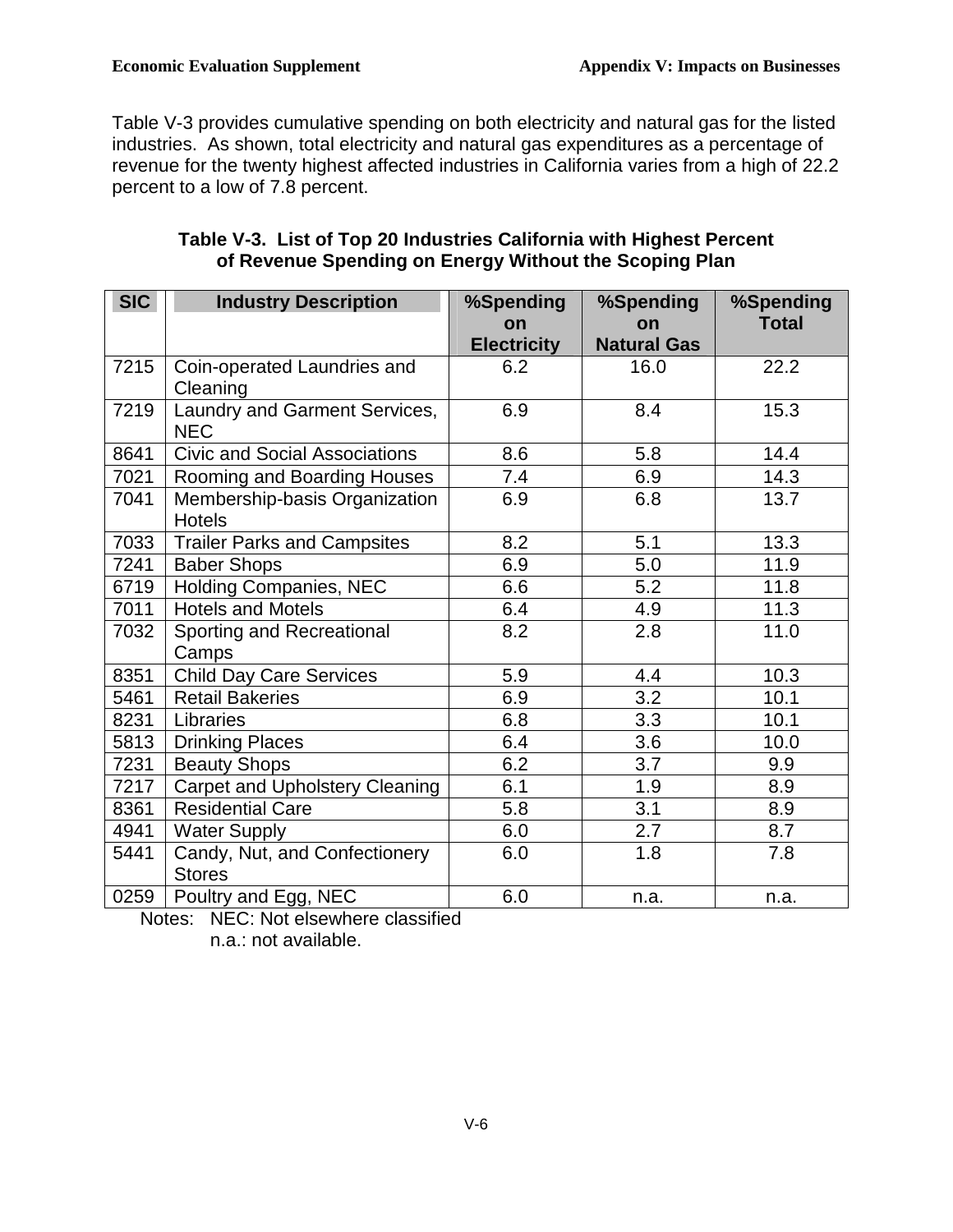Assuming that the Preliminary Recommendation in the Plan decreases electricity expenditures in California by 5 percent and leaves natural gas expenditures unchanged, the average percent of revenue spent on energy by California firms in Table V-3 will decrease by 0.3 percent for the coin-operated laundries and cleaning businesses (high end users), and also decline by 0.3 percent for Candy, Nut, and Confectionery businesses (the low end users). Table V-4 recreates the 20 top high users of combined electricity and natural gas in Table V-3 after the expenditure effects are reflected. Most businesses experience no significant change in their energy expenditures.

| <b>SIC</b> | <b>Industry Description</b>                    | %Spending<br>on<br><b>Electricity</b> | %Spending<br>on Natural<br>Gas | %Spending<br><b>Total</b> |
|------------|------------------------------------------------|---------------------------------------|--------------------------------|---------------------------|
| 7215       | Coin-operated Laundries and<br>Cleaning        | 5.9                                   | 16.0                           | 21.9                      |
| 7219       | Laundry and Garment Services,<br><b>NEC</b>    | 6.6                                   | 8.4                            | 15.0                      |
| 8641       | <b>Civic and Social Associations</b>           | 8.2                                   | 5.8                            | 14.0                      |
| 7021       | Rooming and Boarding Houses                    | 7.0                                   | 6.9                            | 13.9                      |
| 7041       | Membership-basis Organization<br><b>Hotels</b> | 6.6                                   | 6.8                            | 13.4                      |
| 7033       | <b>Trailer Parks and Campsites</b>             | 7.8                                   | 5.1                            | 12.9                      |
| 7241       | <b>Baber Shops</b>                             | 6.6                                   | 5.0                            | 11.6                      |
| 6719       | Holding Companies, NEC                         | 6.3                                   | 5.2                            | $11.5$                    |
| 7011       | <b>Hotels and Motels</b>                       | 6.1                                   | 4.9                            | 11.0                      |
| 7032       | Sporting and Recreational<br>Camps             | 7.8                                   | 2.8                            | 10.6                      |
| 8351       | <b>Child Day Care Services</b>                 | 5.6                                   | 4.4                            | 10.0                      |
| 5461       | <b>Retail Bakeries</b>                         | 6.6                                   | 3.2                            | 9.8                       |
| 8231       | Libraries                                      | 6.5                                   | 3.3                            | 9.8                       |
| 5813       | <b>Drinking Places</b>                         | 6.1                                   | 3.6                            | 9.7                       |
| 7231       | <b>Beauty Shops</b>                            | 5.9                                   | 3.7                            | 9.6                       |
| 7217       | <b>Carpet and Upholstery Cleaning</b>          | 5.8                                   | 1.9                            | 7.7                       |
| 8361       | <b>Residential Care</b>                        | 5.5                                   | 3.1                            | 8.6                       |
| 4941       | <b>Water Supply</b>                            | 5.7                                   | 2.7                            | 8.4                       |
| 5441       | Candy, Nut, and Confectionery<br><b>Stores</b> | 5.7                                   | 1.8                            | 7.5                       |
| 0259       | Poultry and Egg, NEC                           | 5.7                                   | n.a.                           | n.a.                      |

#### **Table V-4. List of Top 20 Industries California with Highest Percent of Revenue Spending on Energy With the Scoping Plan**

 Notes: NEC: Not elsewhere classified n.a.: not available.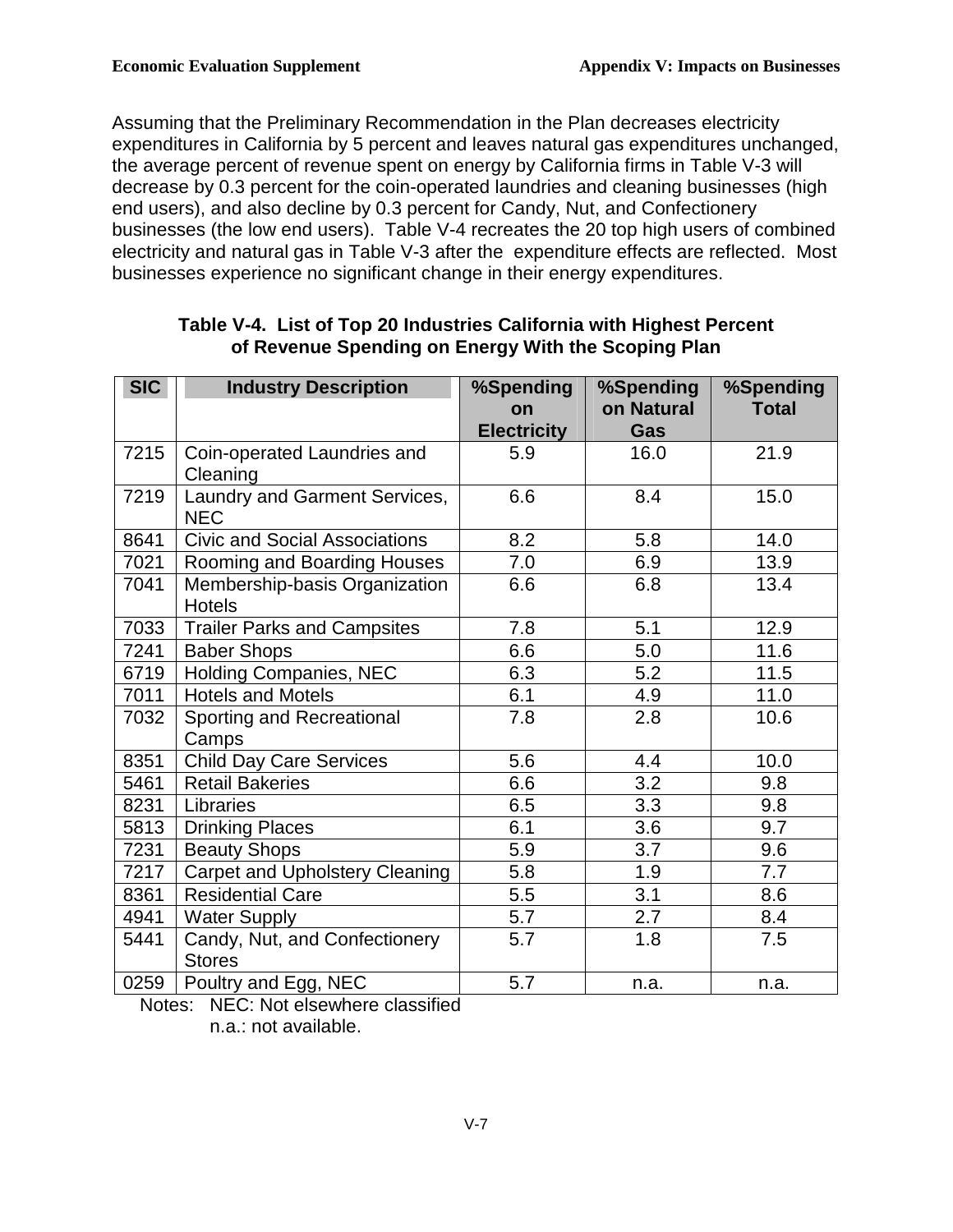#### **5 SMALL BUSINESS IMPACT**

 As stated, the D&B data on natural gas spending were not as extensive as its data on electricity spending. The following analysis, thus, could only be performed based on business electricity spending in the United States. Classifications of business expenditures on electricity by employee size show that small businesses tend to spend a larger share of their business expenditures on electricity than larger businesses. Thus, a reduction in electricity expenditures is expected to benefit small businesses relatively more than large businesses.

 The smaller a business is, the larger its share of spending on electricity. As shown in Figure V-1, small businesses with a single employee spend 3.3 percent of each sales dollar on electricity, while businesses with 500 or more employees spend only 0.30 percent. This represents 11 times greater spending on electricity as a percentage of revenue for small businesses than for large businesses. A 5 percent reduction in electricity expenditures would reduce small business spending on electricity from 3.3 percent to 3.1 percent of each sales dollar while reducing large business spending from 0.30 to 0.29 percent of each sales dollar.



#### **Figure V-1. Percent of Revenue Spending on Electricity by Business Employee Size**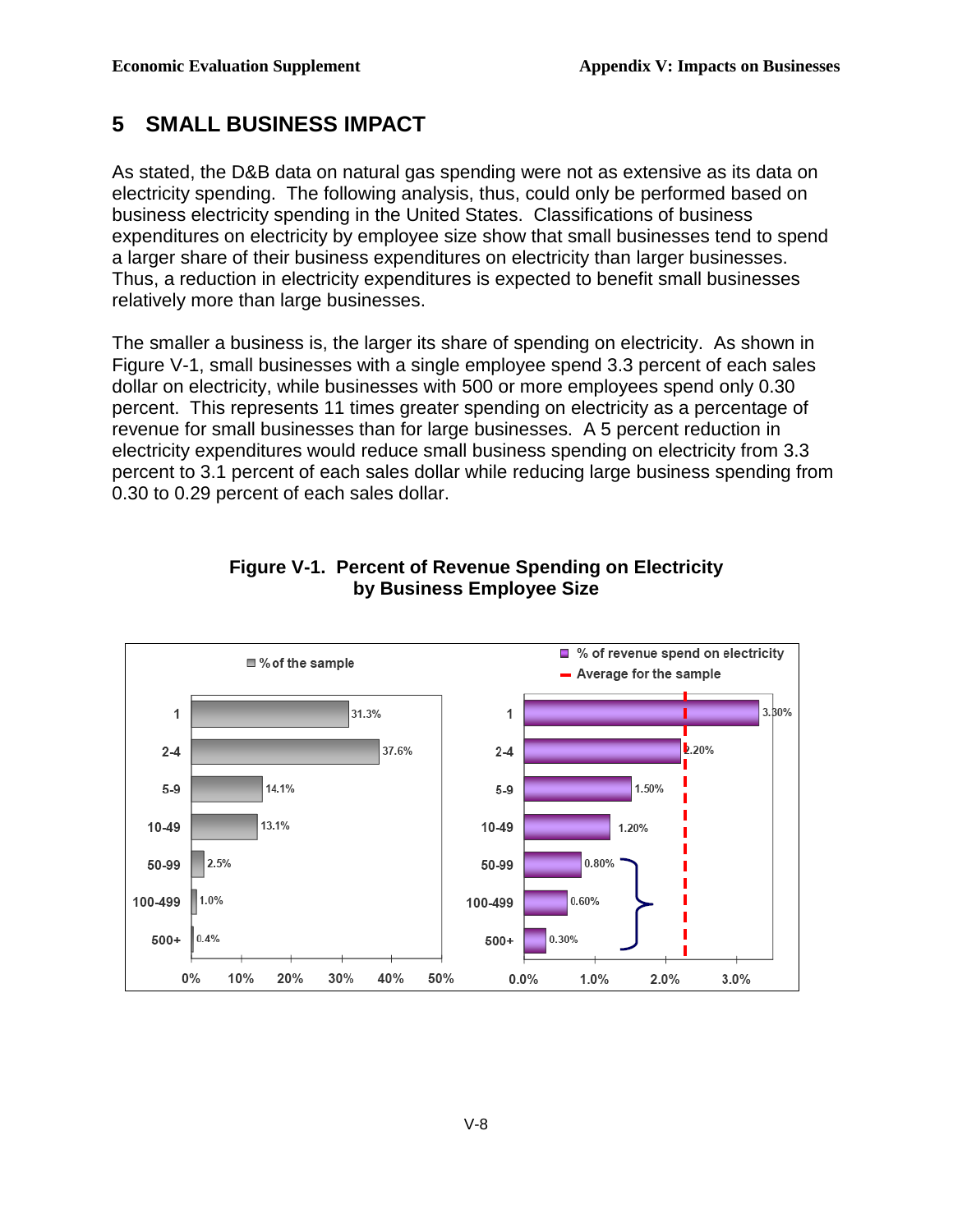Figure V-2 shows that the U.S. businesses with smaller sales spend much higher percentages on electricity than larger businesses. Small businesses earning less than \$50,000 in sales spend 34 times more on electricity as a percentage of revenue than large businesses with \$10 million or more in sales. A 5 percent reduction in electricity expenditures would reduce small business spending on electricity from 6.7 percent to 6.4 percent of each sales dollar while reducing large business spending on electricity from percent to 0.19 percent of each sales dollar. Generally, the smaller a business is, the larger the benefit it receives from a reduction in energy expenditures.

 Businesses in general are expected to experience no significant change in energy costs although businesses that currently spend more on natural gas per dollar of sales will experience slight increase in their total energy costs.





# **6 CONCLUSIONS**

 On average, businesses in California are expected to experience a slight decrease in energy expenditures. Further, any savings from the transportation measures in the Draft Scoping Plan, which are not reflected in this analysis, would yield further benefits.

 A reduction in electricity bills will dramatically improve California business competitive position in the nation, moving it from  $7<sup>th</sup>$  highest to the 19<sup>th</sup> highest in the nation in terms of electricity expenditures per sales dollar. However, we expect large businesses, especially in the short run, to be more responsive to the changes required by the Draft